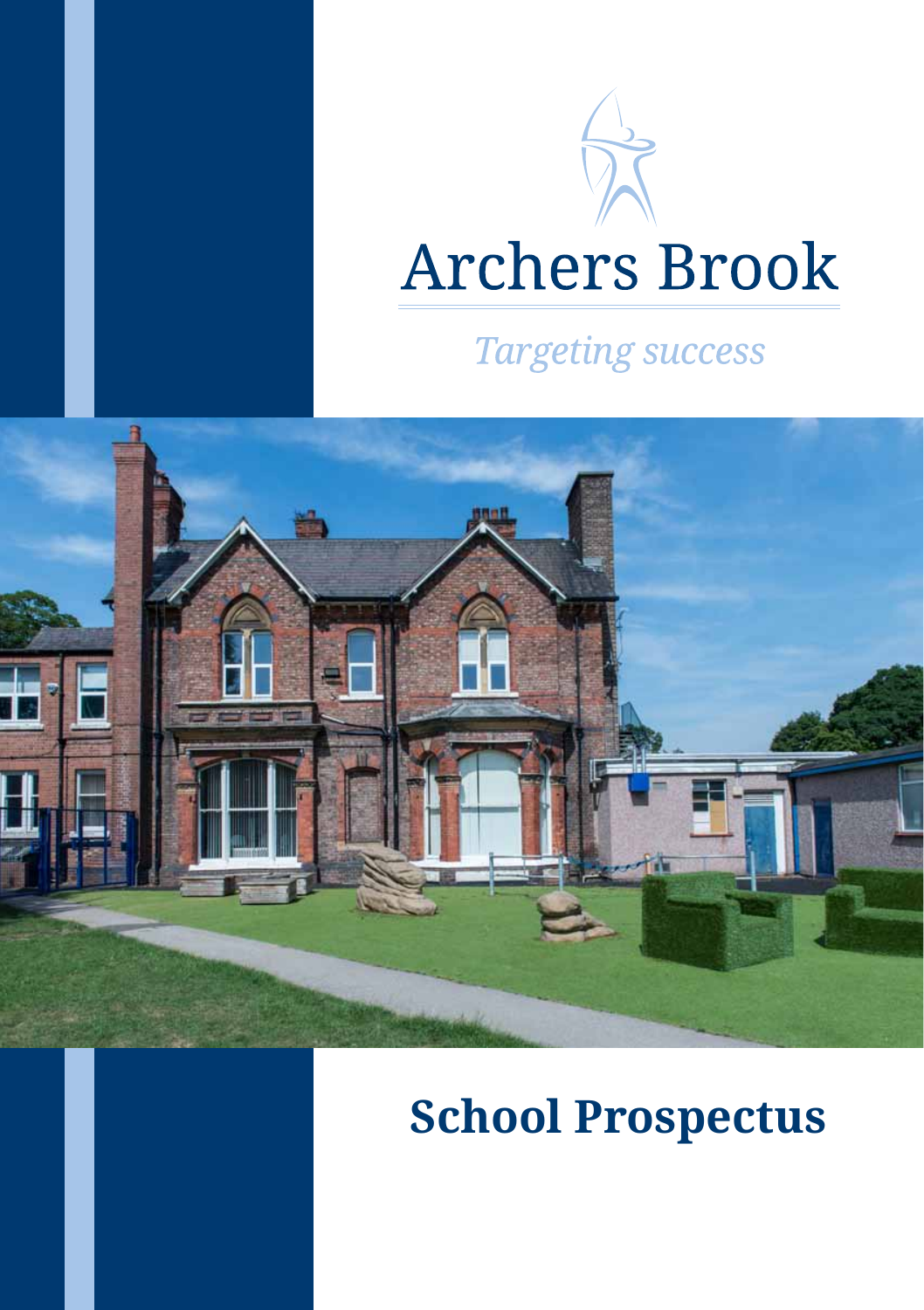*"The School helps me to be more confident, help me to learn new skills"*

# **FOR CONSIDERING US!** FIRSTLY **HRSTLY**

Headteacher - Archers Brook SEMH Residential School

#### **S J Myers-Whittaker**

## **Welcome to Archers Brook School**

#### **Pupils Achieve Outstanding Outcomes**



Foreword: Samantha Myers-Whittaker, Headteacher

May I warmly welcome you to Archers Brook School on behalf of all in our positive and dynamic community.

#### **Specialist SEM H School**

We are a specialist school for children and young people aged 8 to 16 years with a range of complex social, emotional and communication needs and learning difficulties, that can impact on mental health and wellbeing of both

child and family.

Our pupils are able to learn and grow into their potential. We believe it is our responsibility to work with parents and carers to maximise life chances for all of our pupils. We have strong expectations of behaviour in order to develop a strong sense of community and wellbeing in all of our pupils. Community sense and pride in our school is a driver for all that we do.

Staff at Archers Brook ensure that pupils are nurtured as individuals and prepared for adult life, giving them plenty of opportunities to build a strong skills base with which to become the successful adults they deserve to be; through bespoke access to a broad and balanced curriculum as well as providing the best access to therapies such as speech and language therapy, art or holistic therapy and counselling.

## **Our School Vision**

#### *"We are learning today to be successful tomorrow"* by:

• Planning for the future

• Learning to express ourselves and understand others' feelings

• Having confidence and self-belief

• Being resilient and always looking for a positive way forward

• Maintaining self-respect and accepting the consequences of

- 
- 
- 
- 
- our actions

**Ofsted Report, 2018**

*'During their time in the school, pupils grow in confidence and develop key skills which help them to achieve outstanding outcomes'.*

*'This school is not only preparing pupils for life in modern Britain, it is preparing modern Britain for the specific needs of these students'.*

*'Conduct in lessons is consistently exemplary'.*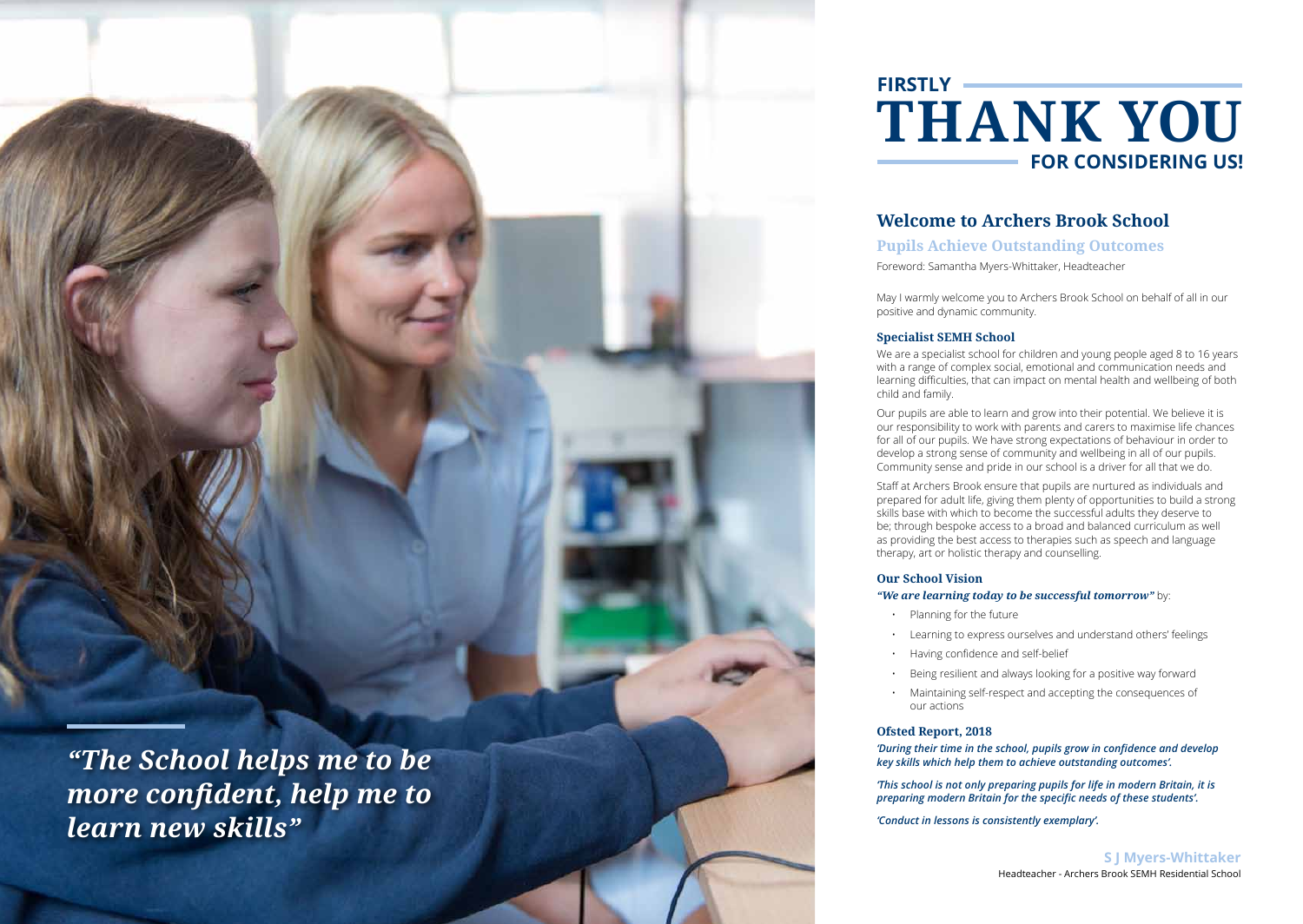# **Personal Social Development**

## **at Archers Brook**

#### **The Aims of Our School Curriculum are:**

- To enable all children to learn and develop their skills to the best of their ability;
- To promote a positive attitude towards learning, so that children enjoy coming to school, and acquire a solid basis for lifelong learning;
- To enable children to be creative and to develop their own thinking;
- To teach children about their developing world, including how their environment and society have changed over time;
- To help children understand Britain's cultural heritage;
- To enable children to be positive citizens in society;
- To help children understand the importance of truth and fairness, so that they grow up committed to equal opportunities for all;
- To enable children to have respect for themselves and high self-esteem, and to be able to live and work co-operatively with others.

Every school has a statutory responsibility to safeguard pupils, support their spiritual, moral, cultural, mental and physical development and prepare them for the opportunities, responsibilities and experiences of life. We use our PSD programme to meet these changing needs of today's pupils focusing on three flexible and overlapping areas;

- Becoming confident individuals who are physically, emotionally and socially healthy;
- Being responsible citizens who make a positive contribution to society and embrace change;
- Managing risk together with their own wellbeing.

### **Nurture Group**

#### The aim of the Nurture Base is to work with identified pupils to:

#### *"The staff are so supportive and helpful"* Parent, June 2018



- Improve engagement and achievement in lessons and school as a whole;
- Improve self-esteem and develop a more positive attitude towards school and peers;
- Support learning and well-being;
- Improve specific areas of weakness identified in the Boxall profile;
- Improve relationships with others;
- Develop new skills.

Main session activities can be practical, creative or discussion based. We have sessions based around the Nurture Group Network 's publications "Nurturing Talk" and "Nurturing Social and Emotional Development".

Staff have undergone training to use Lego as a resource in sessions as either "Lego Therapy" or "Lego Build to Express".







## **Therapy Team**

The school counselling service provides confidential one-to-one counselling for pupils. The service aims to help pupils to resolve personal difficulties and develop emotional health and wellbeing, so they feel happy at school, are engaged with their learning, and can work towards achieving their potential.

Holistic Therapy sessions at Archers Brook aim to provide quiet, relaxing and calming time away from the school environment to receive relaxation treatments to help de-stress and fulfil a positive sense of well-being.

Art Therapy is a service provided to the pupils within the school. The service provides a safe space whereby the young people can express their thoughts and feelings. The aim is to promote emotional wellbeing and support the pupils within education.

The Mentoring scheme aims to support the emotional wellbeing of pupils as well as encourage them to help and learn from each other and develop important life skills, such as empathy, commitment to others, and teamwork.

#### Parent comments:

*"We can now see our child will achieve his full potential, thank you"*

Parent, 2018

*Targeting Success*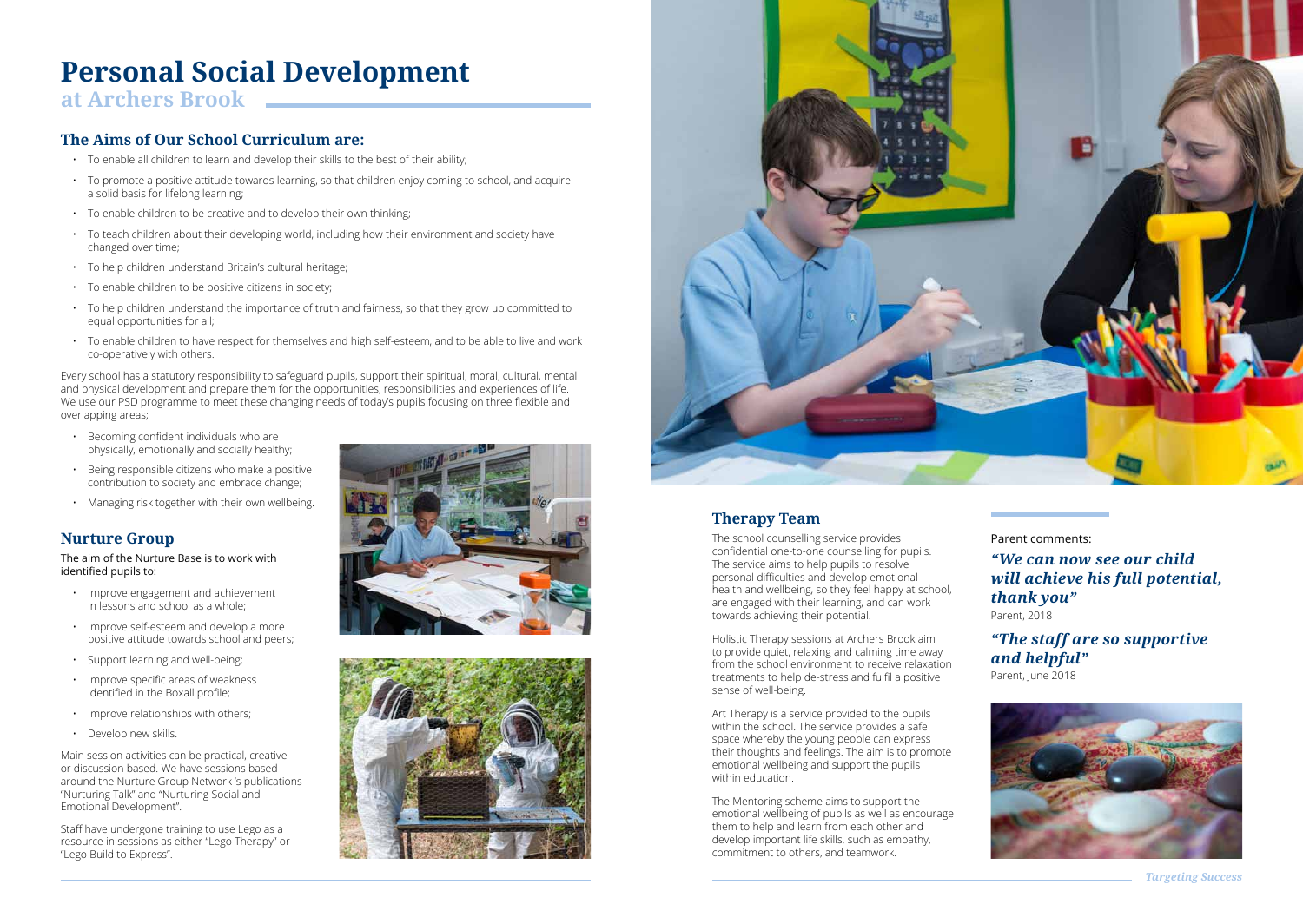

*"Teachers don't try to make you do it: they encourage you to believe you can do it"*











### **The Link**

The Link is a bespoke provision at Archers Brook for pupils with ASC and communication needs who present challenging behaviours often linked (but not exclusively) to ADHD and ODD.

The Link is an integration provision meaning that we aim to support pupil's working towards a transition into our main school. Pupils are taught practical subjects in school to prepare them for moving around school as well as familiarise them with their peers and other teaching staff.

### **Social Needs**

In the Link's small group setting, pupils have the opportunity to engage with one another in a controlled environment.

Social stories and PSD sessions are a key tool in encouraging their social development.

Our pupils typically have their own social target as set in the EHCP.







#### **Communication Needs**

To support our pupil's communication needs we have various strategies in place to support them individually. Pupils are supported whether it's through visual aids, prompts or staff scribing, our key tool is using visual reminders, timetables and rules. Our pupils typically have their own communication target as set in the EHCP.

## *"Teachers are great and I learn something new every day"*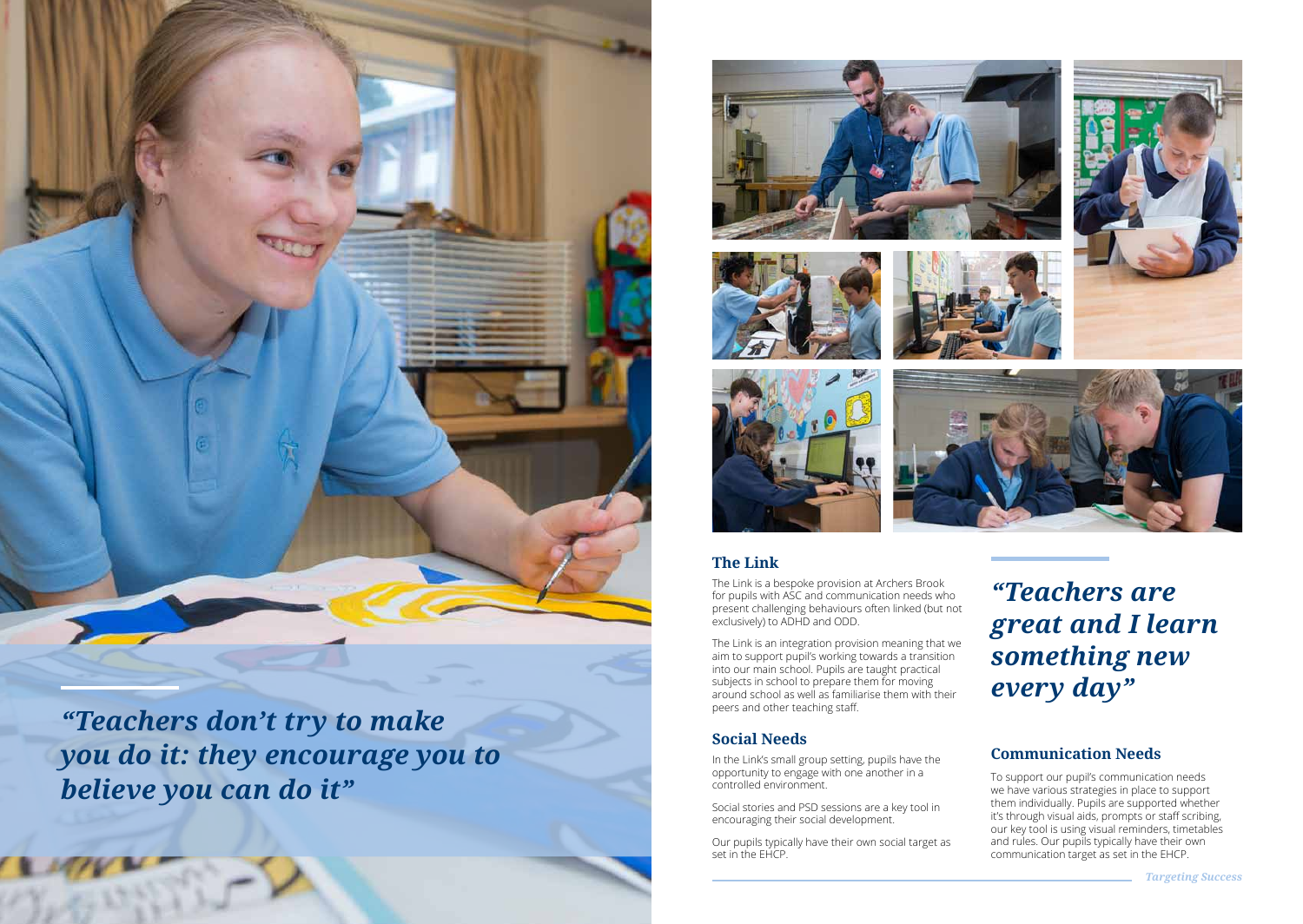#### **Key Stage 2 Curriculum**

We provide a broad and rich Curriculum for Year 5 and 6 pupils to enable them to become successful and confident learners.

We follow the National Curriculum for Primary Schools in England but adapt it to suit each pupils' individual needs.

The pupils are integrated into our whole school community which allows them to access specialist and highly trained staff as well as specialist teaching areas, such as the science laboratory.

We provide a wide range of learning experiences both in and out of the classroom which are highly structured and carefully planned to break down any barriers to learning and to promote the personal development of each individual to ensure they reach their maximum potential.

#### **Key Stage 3 Curriculum**

Pupils in Key Stage 3 follow a timetable that is very similar to many local schools within the CH postcode. This enables new pupils who enter into the school and any pupils who are returning to a main stream school a more supportive and easier transition. The majority of lessons are in 30 minute sessions; these are doubled for the more practical subjects.

#### **Key Stage 4 Curriculum**

The Curriculum comprises of 3 main areas:-

#### *Core*

- Qualifications are taken in Literacy, Numeracy, ICT and Science
- Vocational / Optional Qualifications
- In Year 9 following a comprehensive option programme of events, pupils can choose from a suite of qualifications. This has meant that those in year 10 could choose 2 from 5 subjects.

#### *Personal and Social Development*

• PSD is taught in discrete blocks by the PSD/Careers teacher. This allows it to be easier for groups of pupils to attend other planned activities and visits (e.g. employment fairs, work place visits and work experience) which also promote spiritual, moral, social, and cultural development. This is then recorded towards their ASDAN PSD Award. Along the PSD Curriculum, pupils are able to access outdoor education and academic trips.

#### All pupils are taught PE.

At KS4, all pupils can therefore gain the following qualifications:

Through our option block, pupils can gain qualifications in 2 or 3 of the subjects below, some of which are equivalent to more than one GCSE.

- Level 2 Sport
	- Level 2 GCSE Art
- Construction
- GCSE Spanish

- Level 2 Hospitality • Level 1 BTEC
- Level 1 Horticulture
	- Level 2 Music

**Curriculum at Archers Brook**

| Subject                 | Qualification      |
|-------------------------|--------------------|
| <b>English Language</b> | GCSE               |
| English Literature      | <b>GCSE</b>        |
| Mathematics             | Entry Level, GCSE  |
| CT                      | ECDL and E. Safety |
| Combined Science        | GCSE               |

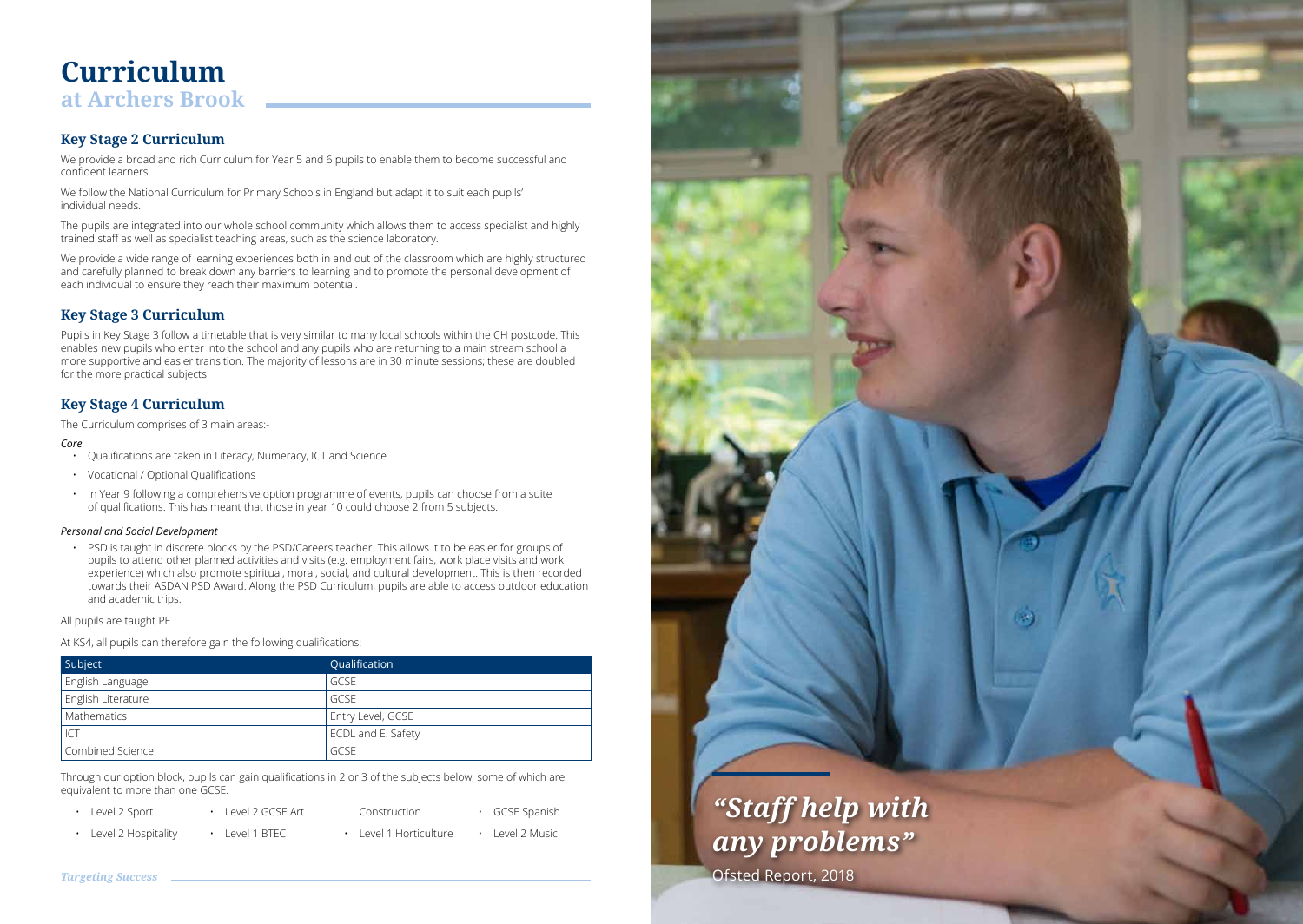*Targeting Success*

## **Residential at Archers Brook**

At Archers Brook School we offer a 24 hour curriculum that adds fun, along with a variety of activities and opportunities to enhance the learning experience for our pupils.

Our purpose is to provide a well managed and structured facility to meet the nurturing, social, emotional, behavioural and moral needs of pupils who access our onsite provision.

We do this by providing a safe, secure, stimulating environment where our pupils can develop, grow and have the opportunity to experience a vast array of activities (some of which are externally accredited) which challenge and encourage their personal development.

Young people are encouraged to develop positive relationships with staff and hopefully with each other in order to provide emotional building blocks for personal and social development.

Pupils in residence are nominated a keyworker, who will work closely with them during their time in residence, they will communicate successes, progress made and achievements with Parents/ Carers and other Para professionals' as well as completing reports and setting targets, ultimately our aim is to help pupils achieve goals and express their feelings and wishes.

'The House' is open for 4 nights a week, from Monday to Thursday. Pupils can access the residential provision for up to 2 nights, following consultation with pupil, parents/carers and professionals if involved.

Some pupils choose to stay just 1 night a week, or even just for evening clubs and this is fine too. Staying is entirely voluntary and is always an offer that is designed to have a positive impact on a skill or strategy that pupils will use during the day and so improve their wellbeing and attainment.





*"Staff attitude towards learning is always positive, children engage in fun and creative lessons"*